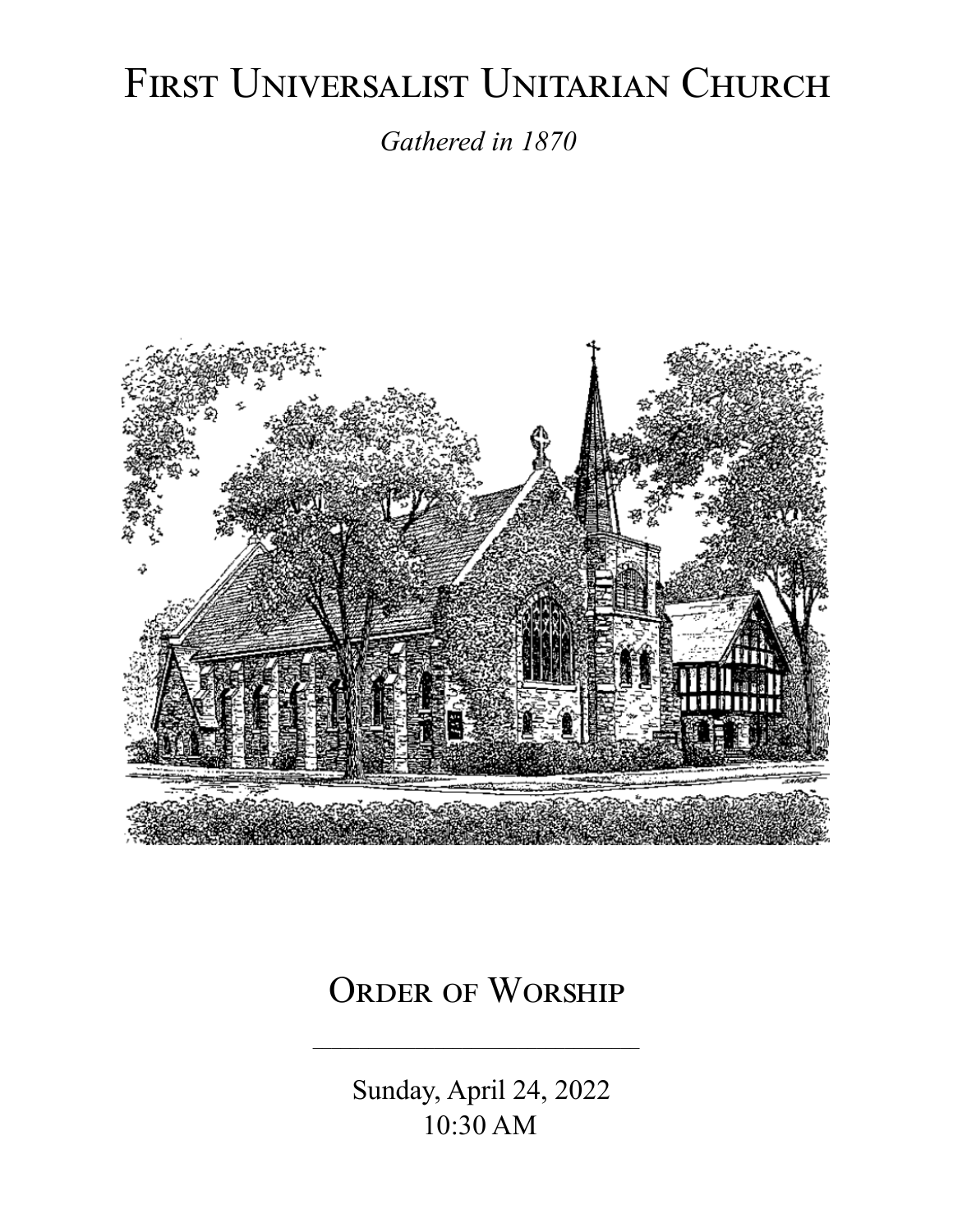# Order of Worship

#### **BELLCHIME**

#### **PRELUDE**

Hymn No. 38 "Morning Has Broken"

### WELCOME AND ANNOUNCEMENTS

#### Lighting of the Chalice

**We light this chalice for the light of truth, the warmth of love, and the fire of commitment. We light this symbol of our faith as we gather together.**

\*Gathering Hymn No. 347 "Gather the Spirit"

\*Affirmation

**Love is the doctrine of this church: The quest of truth is its sacrament, And service is its prayer. To dwell together in peace, To seek knowledge in freedom, To serve human need, To the end that all souls shall grow into harmony with the Divine— Thus do we covenant with each other.**

\*Doxology

**From all that dwell below the skies Let songs of hope and faith arise; Let peace, good will on earth be sung Through every land, by every tongue.**

Story for All Ages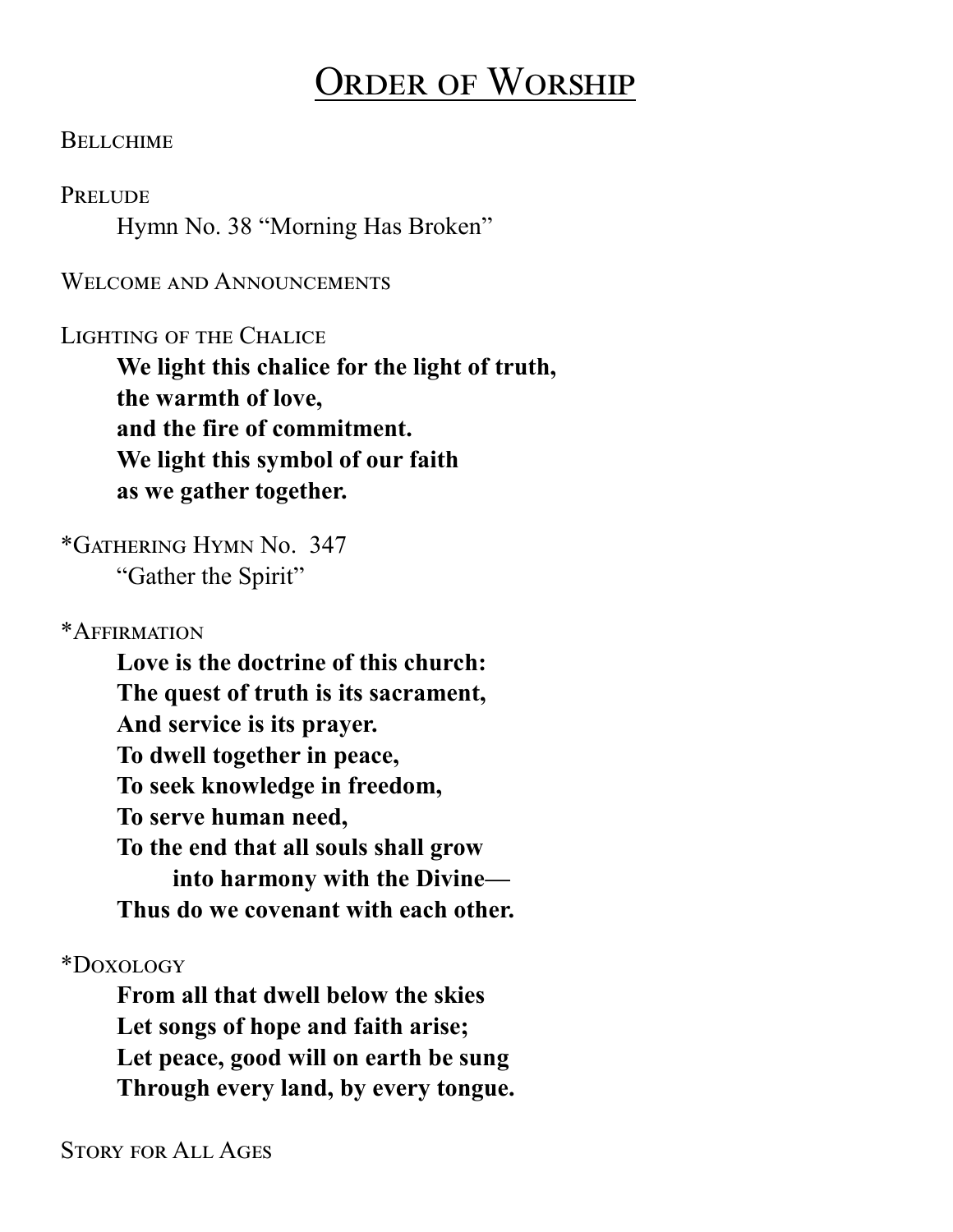Children's Song *Juliana Nord* **May peace surround you, May love surround you, As you go, as you go, As you go on your way.** (Repeat)

**OFFERTORY** 

Offertory Response *(located in the program notes)* "When We are Singing"

PRAYER AND SILENT MEDITATION

Prayer Hymn No. 123 *(sung by the congregation, seated)* "Spirit of Life"

# Reading

Music Meditation Hymn No. 311 "Let It Be a Dance"

# **SERMON**

"Clearing Out the Clutter"

Closing Hymn No. 346 "Come, Sing a Song With Me"

# **BENEDICTION**

**POSTLUDE** 

Hymn No. 1064 "Blue Boat Home"

"Song Book" *Naomi Shihab Nye*